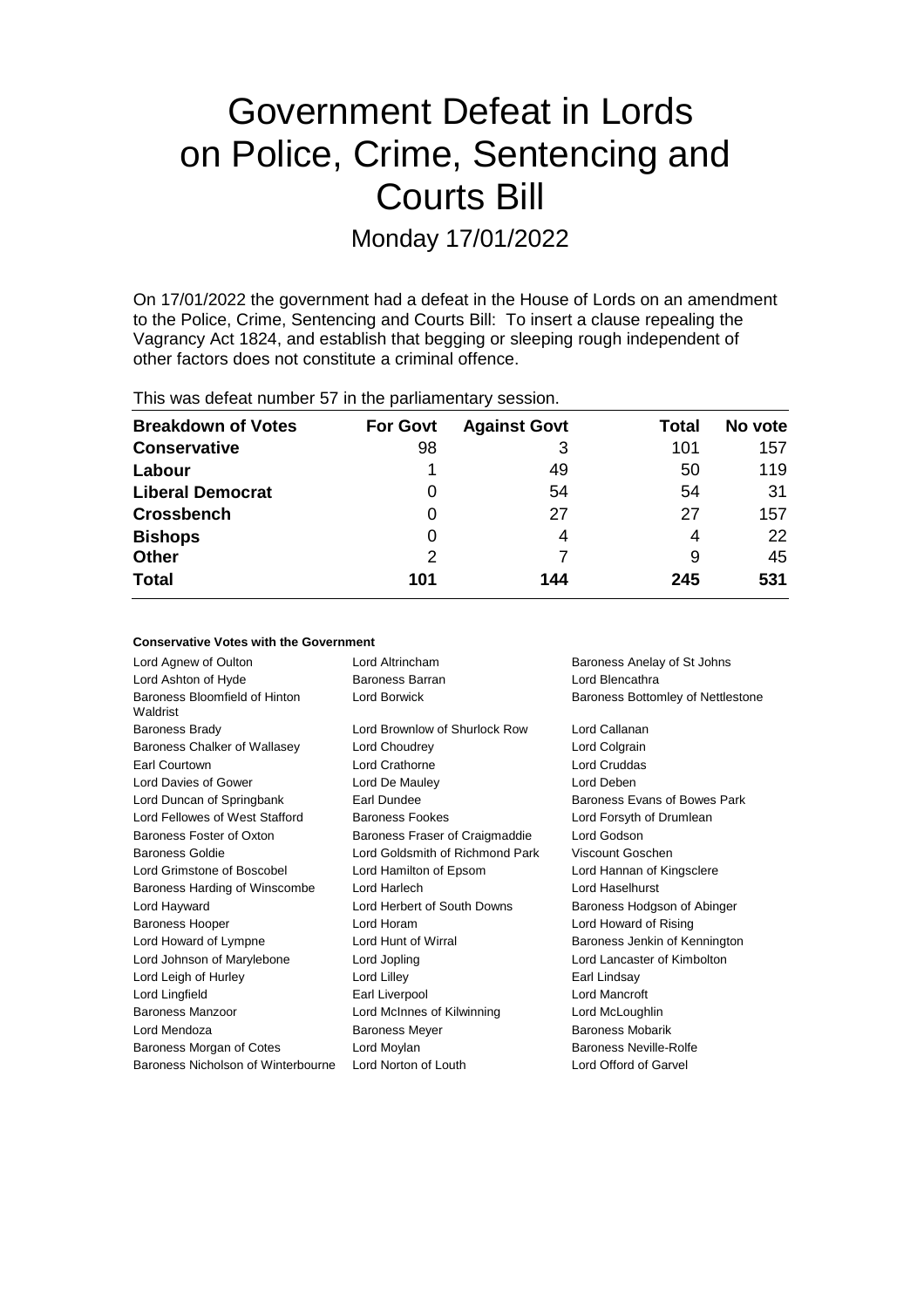| Lord Parkinson of Whitley Bay | Lord Polak                           | Lord Popat             |
|-------------------------------|--------------------------------------|------------------------|
| Lord Reay                     | Lord Robathan                        | <b>Baroness Sander</b> |
| Lord Sarfraz                  | <b>Baroness Sater</b>                | Baroness Scott o       |
| Lord Selkirk of Douglas       | Lord Sharpe of Epsom                 | Lord Sherbourne        |
| Lord Smith of Hindhead        | Baroness Stedman-Scott               | Lord Sterling of P     |
| Lord Stewart of Dirleton      | Baroness Stowell of Beeston          | Lord Taylor of Ho      |
| <b>Viscount Trenchard</b>     | Lord True                            | Lord Udny-Lister       |
| Lord Vaizey of Didcot         | Baroness Vere of Norbiton            | Lord Wei               |
| Lord Wharton of Yarm          | <b>Baroness Williams of Trafford</b> | Lord Wolfson of        |
| Baroness Wyld                 | Viscount Younger of Leckie           |                        |
|                               |                                      |                        |

## **Conservative Votes against the Government**

Lord Holmes of Richmond Lord Kirkhope of Harrogate Lord Young of Cookham

#### **Labour Votes with the Government** Lord Elder

# **Labour Votes against the Government**

- Baroness Young of Old Scone
- Baroness Adams of Craigielea Lord Adonis Contract and Lord Bach Lord Berkeley **Baroness Blake of Leeds** Lord Boateng Lord Bradley Baroness Bryan of Partick Lord Campbell-Savours Lord Carter of Coles **Baroness Chakrabarti** Viscount Chandos Baroness Chapman of Darlington Baroness Drake Lord Falconer of Thoroton Baroness Golding **Lord Grantchester** Lord Lord Hain Baroness Hayman of Ullock Baroness Hayter of Kentish Town Baroness Healy of Primrose Hill Lord Howarth of Newport Baroness Jones of Whitchurch Lord Kennedy of Southwark Lord Khan of Burnley **Baroness Kingsmill** Baroness Lawrence of Clarendon Lord Liddle Lord McNicol of West Kilbride Baroness Merron Baroness Osamor Lord Ponsonby of Shulbrede Baroness Quin Lord Robertson of Port Ellen Lord Rosser **Baroness** Sherlock Baroness Smith of Basildon **Viscount Stansgate** Baroness Thornton Lord Tomlinson **Lord Touhig Lord Touhig Lord Triesman** Lord Tunnicliffe **Baroness Warwick of Undercliffe** Lord Watson of Invergowrie Baroness Whitaker Lord Whitty Lord Wood of Anfield

.<br>Is Sanderson of Welton s Scott of Bybrook erbourne of Didsbury erling of Plaistow vlor of Holbeach blfson of Tredegar

#### **Liberal Democrat Votes with the Government**

#### **Liberal Democrat Votes against the Government**

Baroness Brinton **Baroness Burt of Solihull** Lord Campbell of Pittenweem Lord Clement-Jones Lord Dholakia Lord Foster of Bath Lord Fox **Baroness Garden of Frognal** Lord German Lord Goddard of Stockport **Baroness Grender** Baroness Hamwee Baroness Harris of Richmond Baroness Humphreys Lord Hussain Baroness Janke **Baroness Jolly** Baroness Jolly **Lord Jones of Cheltenham** Baroness Kramer **Example 2** Lord Newby **Constructs** Baroness Northover Lord Oates Lord Paddick Baroness Parminter Baroness Pinnock **Exercise Search Conditions** Lord Purvis of Tweed Baroness Randerson Lord Razzall Lord Redesdale Lord Rennard Lord Scriven Lord Sharkey Baroness Sheehan Lord Shipley Baroness Smith of Newnham Lord Stephen Lord Stoneham of Droxford Lord Strasburger Lord Stunell Lord Thomas of Gresford Baroness Thornhill Viscount Thurso Lord Tope **Baroness Walmsley Community** Lord Willis of Knaresborough Cord Willis of Knaresborough

Lord Addington **Lord Allan of Hallam** Baroness Barker Lord Beith **Baroness Benjamin** Baroness Benjamin Baroness Bonham-Carter of Yarnbury Baroness Suttie **Lord Teverson** Baroness Thomas of Winchester